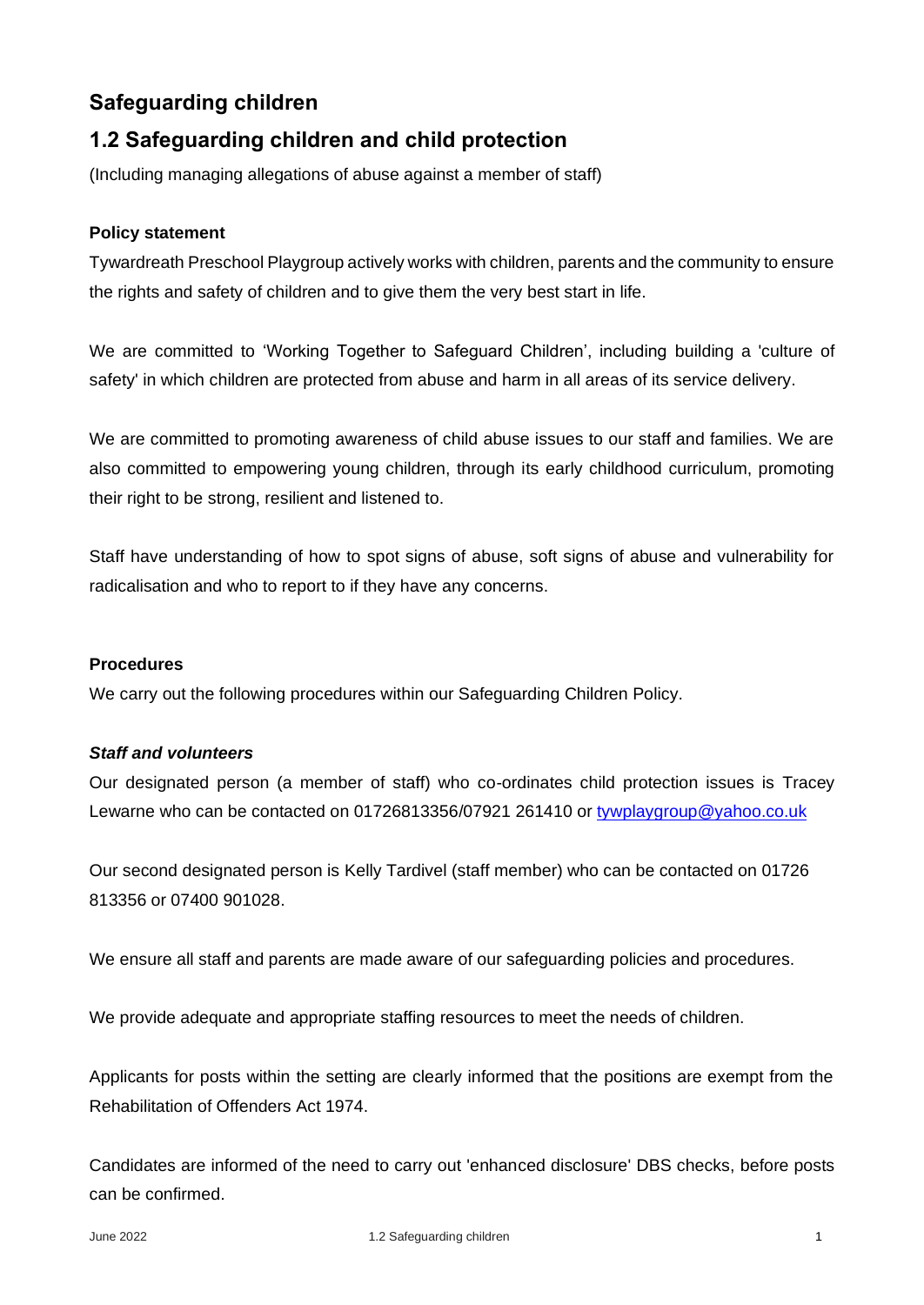Where applications are rejected because of information that has been disclosed, applicants have the right to know and to challenge incorrect information.

We abide by Ofsted requirements in respect of references and DBS checks for staff and volunteers, to ensure that no disqualified person or unsuitable person works at the setting or has access to the children.

Volunteers do not work unsupervised.

We abide by the Protection of Vulnerable Groups Act requirements in respect of any person who is dismissed from our employment or resigns in circumstances that would otherwise have led to dismissal for reasons of child protection concern.

We have procedures for recording the details of visitors to the setting and vetting who they are.

We take security steps to ensure that we have control over who comes into the setting so that no unauthorised person has unsupervised access to the children.

We have a separate policy that covers the use of equipment with camera or other recording facilities such as mobile phones, cameras, tablets etc.

We are committed to responding promptly and appropriately to all incidents or concerns of abuse that may occur and to work with statutory agencies in accordance with the procedures that are set down in 'What to do if you're worried a child is being abused' (March 2015) and 'Working Together' (July 2018)

#### *Responding to suspicions of abuse*

We acknowledge that abuse of children can take different forms - physical, emotional, and sexual, as well as neglect.

When children are suffering from physical, sexual or emotional abuse, or may be experiencing neglect, this may be demonstrated through the things they say (direct or indirect disclosure) or through changes in their appearance, their behaviour, or their play. These can be known as 'Soft Signs of abuse'.

These may include:

- significant changes in children's behaviour
- deterioration in children's general well-being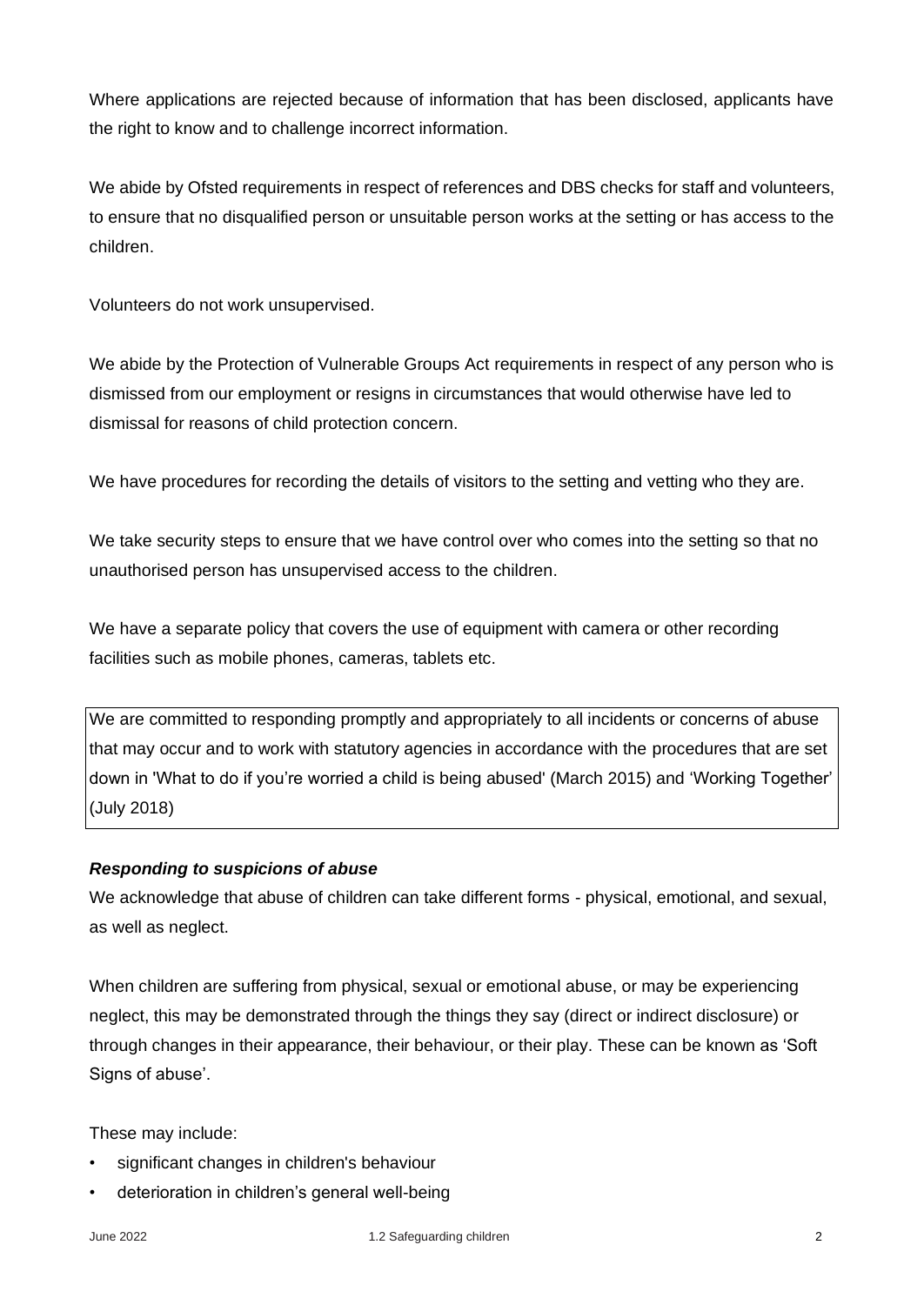- unexplained bruising, marks or signs of possible abuse or neglect
- children's comments which give cause for concern
- any reasons to suspect neglect or abuse outside the setting, for example in the child's home or that a girl may have been subjected to (or is at risk of) female genital mutilation
- inappropriate behaviour displayed by other members of staff, or any other person working with the children, for example: inappropriate sexual comments; excessive one-to-one attention beyond the requirements of their usual role and responsibilities; or inappropriate sharing of images. Providers may also find 'What to do if you're worried a child is being abused: Advice for practitioners helpful.

Poor/irregular attendance is also recognised as a potential sign of abuse and is recorded and challenged with the parent/carers of the child, if deemed a concern.

Where such evidence is apparent, the child's key person makes a dated record of the details of the concern and discusses what to do with the setting manager who is acting as the 'designated person'. The information is recorded in the confidential incident record.

We refer concerns to the Multi-Agency Referral Unit (MARU) and co-operate fully in any subsequent investigation.

We take care not to influence the outcome either through the way we speak to children or by asking questions of children.

# *Prevent Duty/Radicalisation*

We have regard for the Prevent Duty (June 2015) and take care to look for signs of 'radicalisation' within our setting families, staff and also children who may be vulnerable to radicalisation.

Our Safeguarding lead, Tracey Lewarne, has completed the Prevent Duty training. All our staff have completed Prevent Duty training.

For early years childcare providers, the statutory framework for the Early Years Foundation Stage sets standards for learning, development and care for children from 0-5, thereby assisting their personal, social and emotional development and understanding of the world.

The Prevent Duty (June 2015)

[https://www.gov.uk/government/uploads/system/uploads/attachment\\_data/file/439598/preventduty](https://www.gov.uk/government/uploads/system/uploads/attachment_data/file/439598/preventduty-departmental-advice-v6.pdf) [-departmental-advice-v6.pdf](https://www.gov.uk/government/uploads/system/uploads/attachment_data/file/439598/preventduty-departmental-advice-v6.pdf)

[https://www.gov.uk/government/uploads/system/uploads/attachment\\_data/file/439598/preventduty](https://www.gov.uk/government/uploads/system/uploads/attachment_data/file/439598/preventduty-departmental-advice-v6.pdf) [-departmental-advice-v6.pdf](https://www.gov.uk/government/uploads/system/uploads/attachment_data/file/439598/preventduty-departmental-advice-v6.pdf)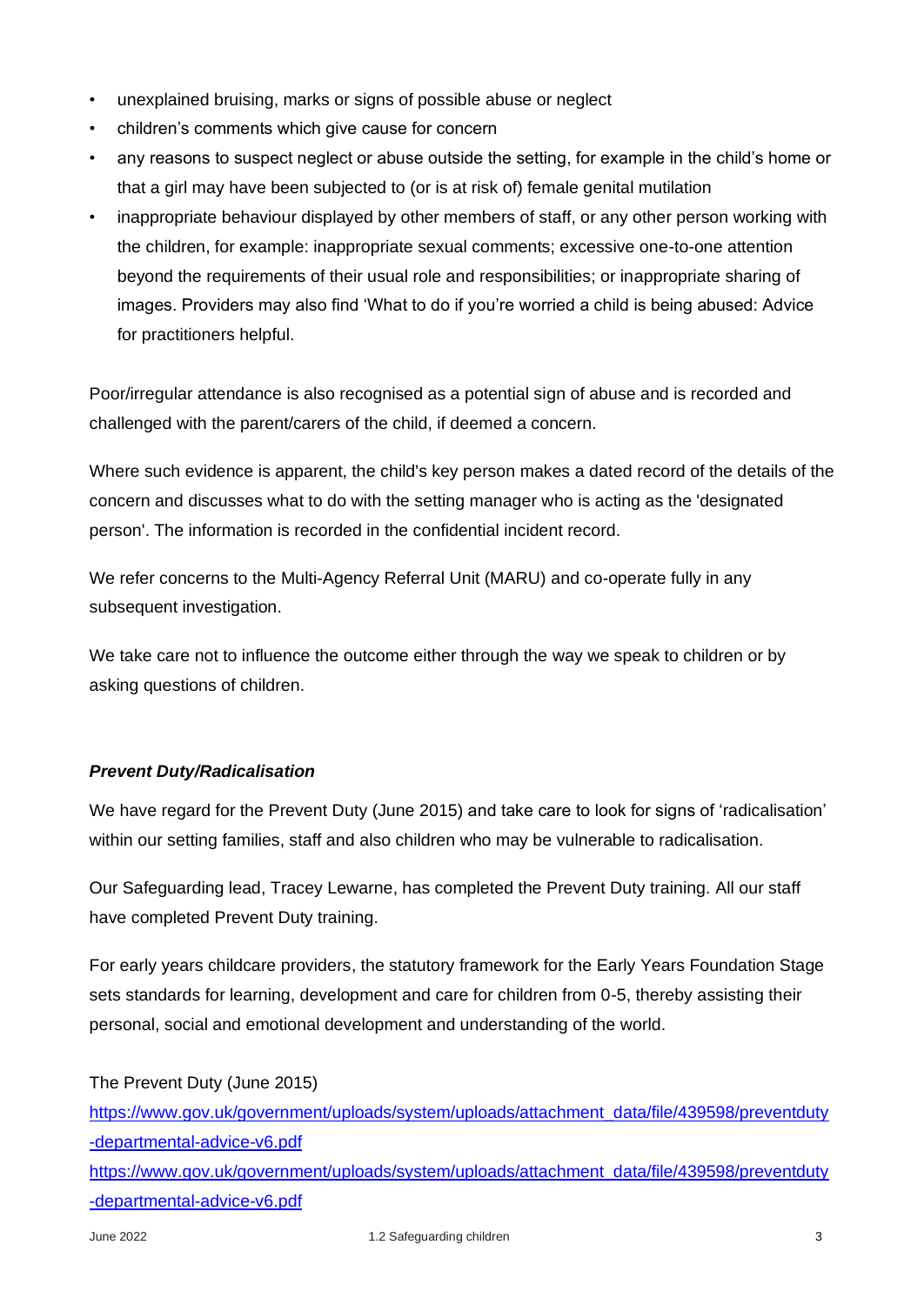## *Female Genital Mutilation (FGM)*

Tracey Lewarne, Kelly Tardivel, Shireen Creaser & Teresa Steele have all attended the Cornwall Council FGM training in January 2022. Staff are aware of the signs and symptoms of FGM and that it is a reportable abuse.

## *Recording suspicions of abuse and disclosures*

Where a child makes comments to a member of staff that gives cause for concern (disclosure), observes signs or signals that gives cause for concern, such as significant changes in behaviour; deterioration in general well-being; unexplained bruising, marks or signs of possible abuse or neglect that member of staff:

- listens to the child, offers reassurance and gives assurance that she or he will take action;
- does not question the child;
- makes a written record that forms an objective record of the observation or disclosure that includes:
	- the date and time of the observation or the disclosure;
	- the exact words spoken by the child as far as possible;
	- the name of the person to whom the concern was reported, with date and time; and
	- the names of any other person present at the time.

These records are signed and dated and kept in the confidential incident record which is kept securely.

## *Making a referral to the local authority social care team*

If we need to make a referral to the local social care team, we follow the guidelines laid out in 'What to do if you're worried a child is being abused' (March 2015).

We use the legal framework as set out by the Southwest Child Protection Procedures.

We use the local authority Cornwall & Isles of Scilly Local Safeguarding Children's MARU Board, 'Our Safeguarding Children's Partnership' (OSCP).

All members of staff are familiar with Child Protection procedures within the setting and follow the procedures for recording and reporting.

## *Informing parents*

Parents are normally the first point of contact. If a suspicion of abuse is recorded, parents are informed at the same time as the report is made, except where the guidance of the Local Safeguarding Children Board does not allow this. This will usually be the case where the parent is the likely abuser. In these cases, the investigating officers will inform parents.

## *Liaison with other agencies*

We work within the Local Safeguarding Children Board guidelines from Cornwall & Isles of Scilly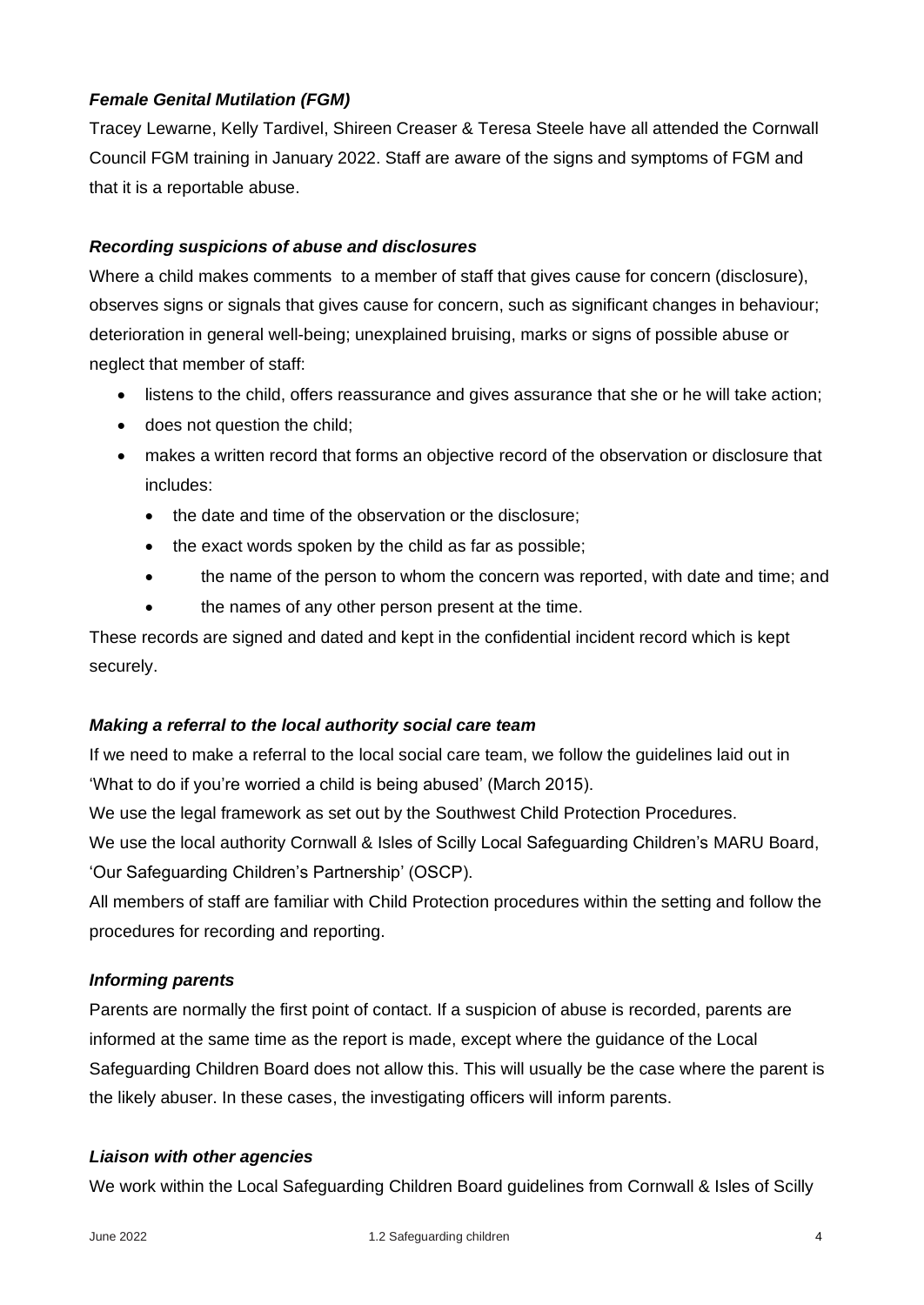Local Safeguarding Children's Board and MARU.

We have a copy of 'What to do if you're worried a child is being abused' (March 2015) for parents and staff and all staff are familiar with what to do if they have concerns.

We have procedures for contacting the local authority on child protection issues to ensure that it is easy, in any emergency, for the setting and social services to work well together.

We notify the registration authority (Ofsted) of any incident or accident and any changes in our arrangements which may affect the wellbeing of children.

If a referral is to be made to the local authority social care department, we act within the area's Safeguarding Children and Child Protection guidance in deciding whether we must inform the child's parents at the same time.

# *Allegation against staff members*

In the event of an allegation made against a member of staff:

- 1. Phone LADO (Local Area Designated Officer) immediately 01872 326536
- 2. Notify DBS immediately 01325 953795 (DBS helpline number for info and advice about making a referral)
- 3. Notify Ofsted within 14 days. Ofsted, Piccadilli Gate, Store Gate, Manchester M1 2WD 0300 123 1231

Settings are strongly advised to obtain email confirmation from LADO/DBS/Ofsted as evidence of the call. Settings should also document all conversations themselves for evidence purposes. LADO - See also: <http://www.proceduresonline.com/swcpp>

We ensure that all parents know how to complain about the behaviour or actions of staff or volunteers within the setting, or anyone living or working on the premises occupied by the setting, which may include an allegation of abuse.

We follow the guidance of the Local Safeguarding Children Board when responding to any complaint that a member of staff, or volunteer within the setting, or anyone living or working on the premises occupied by the setting, has abused a child.

We respond to any disclosure by children or staff that abuse by a member of staff or volunteer within the setting, may have taken, or is taking place, by first recording the details of any such alleged incident.

We refer any such complaint immediately to LADO (Local Area Designated Officer) to investigate. We also report any such alleged incident to Ofsted and what measures we have taken. We are aware that it is an offence not to do this.

We co-operate entirely with any investigation carried out by the appropriate department and in conjunction with the police.

Where the management committee and the relevant local authority department agree it is appropriate in the circumstances, the committee will suspend the member of staff on full pay,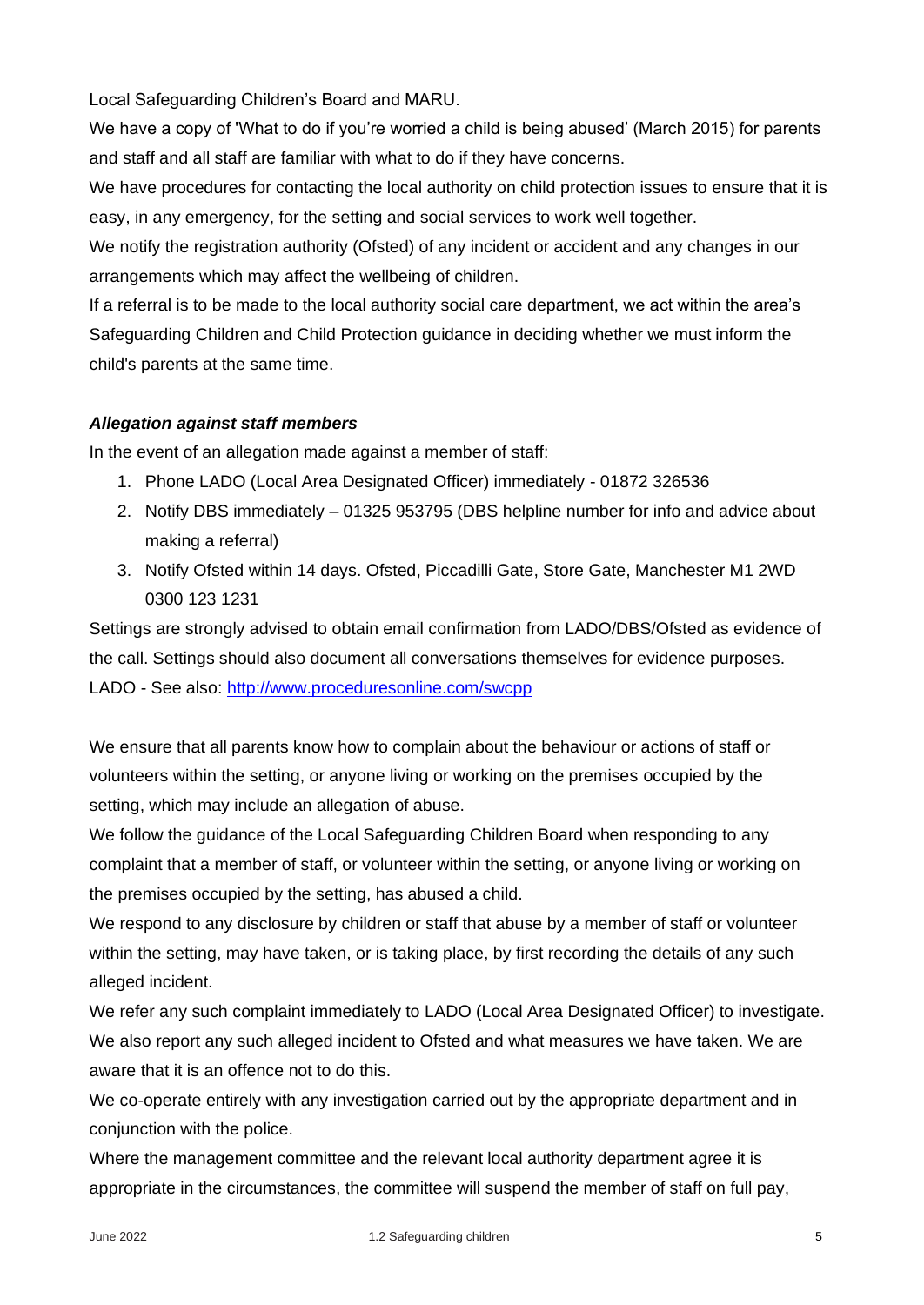or the volunteer, for the duration of the investigation. This is not an indication of admission that the alleged incident has taken place, but is to protect the staff as well as children and families throughout the process.

#### *Disciplinary action*

Where a member of staff or a volunteer is dismissed from the setting because of misconduct relating to a child, we notify the Independent Barring Board administrators so that the name may be included on the Protection of Children and Vulnerable Adults Barred List.

## *Training*

We seek out training opportunities to ensure that they are able to recognise the signs and signals of possible physical abuse, emotional abuse, sexual abuse and neglect and that they are aware of the local authority guidelines for making referrals.

We ensure that all staff know the procedures for reporting and recording their concerns in the setting.

Staff update their Basic Child Protection training every 3 years and are notified of legislation updates when they arise. These updates are recorded at least annually.

Staff are asked if they have any safeguarding concerns during their individual staff supervision, which takes place at least once each half term. Staff are also encouraged to consider raising any safeguarding issued during staff meetings.

#### *Curriculum*

We introduce key elements of keeping children safe into our programme to promote the personal, social and emotional development of all children, so that they may grow to be strong, resilient and listened to and that they develop an understanding of why and how to keep safe. We create within the setting a culture of value and respect for the individual, having positive regard for children's heritage arising from their colour, ethnicity, languages spoken at home, cultural and social background.

We ensure that this is carried out in a way that is developmentally appropriate for the children.

#### *Confidentiality*

All suspicions and investigations are kept confidential and shared only with those who need to know. Any information is shared under the guidance of the Local Safeguarding Children Board.

#### *Support to families*

We believe in building trusting and supportive relationships with families, staff and volunteers in the group.

We make clear to parents our role and responsibilities in relation to child protection, such as for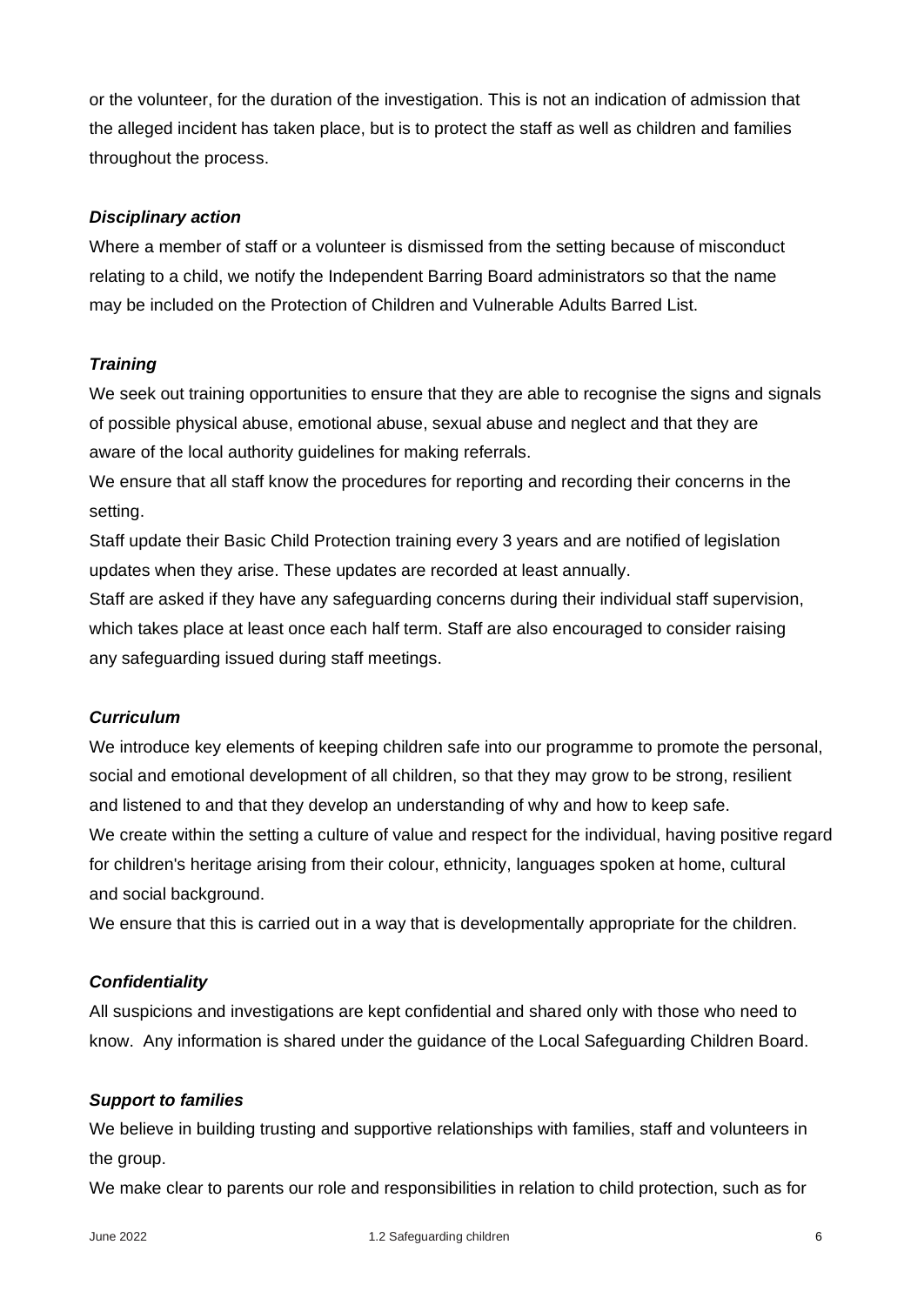the reporting of concerns, providing information, monitoring of the child, and liaising at all times with the local Multi Agency Referral team.

We will continue to welcome the child and the family whilst investigations are being made in relation to any alleged abuse.

We follow the Child Protection Plan as set by the child's social care worker in relation to the setting's designated role and tasks in supporting that child and their family, subsequent to any investigation.

Confidential records kept on a child are shared with the child's parents or those who have parental responsibility for the child in accordance with the Confidentiality and Client Access to Records procedure and only if appropriate under the guidance of the Local Safeguarding Children Board.

## **We keep up to date with the latest documents, via updates from [www.gov.uk](http://www.gov.uk/)**

[www.gov.uk/government/publications/keeping-children-safe-in-education--2](http://www.gov.uk/government/publications/keeping-children-safe-in-education--2) [www.gov.uk/government/publications/working-together-to-safeguard-children--2](http://www.gov.uk/government/publications/working-together-to-safeguard-children--2) [www.gov.uk/government/publications/prevent-duty-guidance](http://www.gov.uk/government/publications/prevent-duty-guidance) [www.gov.uk/government/publications/protecting-children-from-radicalisation-the-prevent-duty](http://www.gov.uk/government/publications/protecting-children-from-radicalisation-the-prevent-duty) [www.preventforfeandtraining.org.uk](http://www.preventforfeandtraining.org.uk/) [www.legislation.gov.uk/uksi/2014/3283/contents/made](http://www.legislation.gov.uk/uksi/2014/3283/contents/made) [www.gov.uk/government/publications/early-years-foundation-stage-framework--2](http://www.gov.uk/government/publications/early-years-foundation-stage-framework--2) [www.gov.uk/government/publications/disq ualification-under-the-childcare-act-2006](file:///E:/Preschool%20Committee%20Folder/1Secretary%20files%20for%20Jo/Policies/2017-2018%20Policies/www.gov.uk/government/publications/disq%20ualification-under-the-childcare-act-2006)

## **Legal framework**

*Primary legislation* Childcare Act 2006 General Data Protection Regulations (2018) Safeguarding Vulnerable Groups Act (2006)

#### *Secondary legislation*

Sexual Offences Act (2003) Criminal Justice and Court Services Act (2000) Human Rights Act (1999) Race Relations (Amendment) Act (2000) Race Relations (Amendment) Act (1976) Regulations Equalities Act (2006)

## **Further Guidance**

Working Together to Safeguard Children (revised March 2015) https://www.gov.uk/government/uploads/system/uploads/attachment\_data/file/592101/Working\_To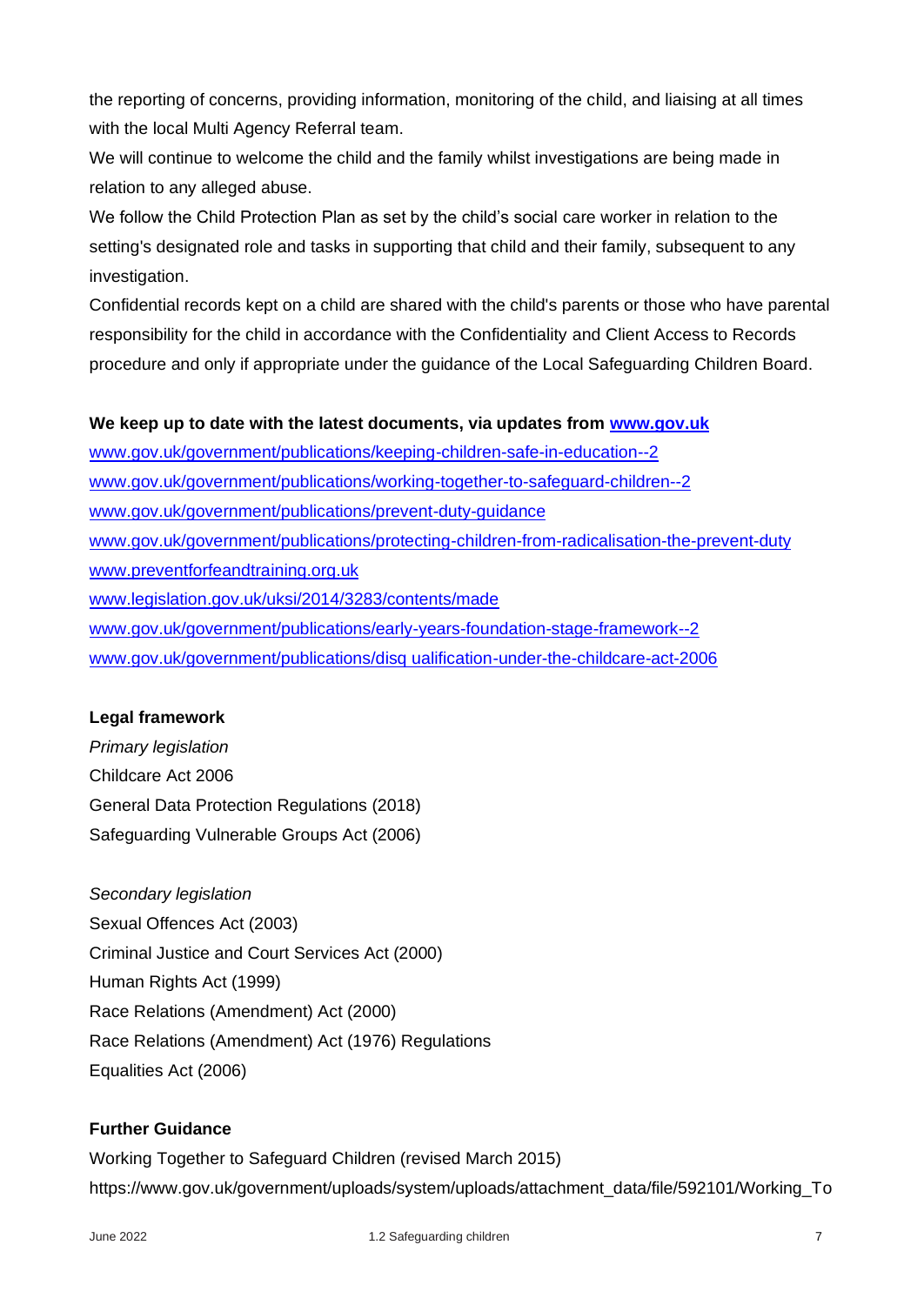The Common Assessment Framework (2006)

Taking account of any advice from the LSCB or local authority on appropriate training courses. [www.gov.uk/government/publications/female-genital-mutilation-guidelines](http://www.gov.uk/government/publications/female-genital-mutilation-guidelines) [www.gov.uk/government/publications/what-to-do-if-youre-worried-a-child-is-being-abused--2](http://www.gov.uk/government/publications/what-to-do-if-youre-worried-a-child-is-being-abused--2) www.gov.uk/government/uploads/system/uploads/attachment\_data/file/419595/Working\_Together \_to \_Safeguard\_Children.pdf

The 2015 Counter Terrorism and Security Act places a duty on early years providers "to have due regard to the need to prevent people from being drawn into terrorism" (the Prevent duty): [www.gov.uk/government/publications/protecting-children-from-radicalisation-the-prevent-duty](http://www.gov.uk/government/publications/protecting-children-from-radicalisation-the-prevent-duty) Under section 175(4) of the Education Act 2002 [www.gov.uk/government/publications/keeping-children-safe-in-education--2](http://www.gov.uk/government/publications/keeping-children-safe-in-education--2)

## **Early Years Statutory Guidance Extracts:**

#### Child protection

3.4. Providers must be alert to any issues of concern in the child's life at home or elsewhere. Providers must have and implement a policy, and procedures, to safeguard children. These should be in line with the guidance and procedures of the relevant Local Safeguarding Children Board (LSCB). The safeguarding policy and procedures must include an explanation of the action to be taken when there are safeguarding concerns about a child and in the event of an allegation being made against a member of staff and cover the use of mobile phones and cameras in the setting. 3.5. A practitioner must be designated to take lead responsibility for safeguarding children in every setting. Childminders must take the lead responsibility themselves. The lead practitioner is responsible for liaison with local statutory children's services agencies, and with the LSCB. They must provide support, advice and guidance to any other staff on an ongoing basis, and on any specific safeguarding issue as required. The lead practitioner must attend a child protection training course that enables them to identify, understand and respond appropriately to signs of possible abuse and neglect (as described at paragraph 3.6).

3.6. Providers must train all staff to understand their safeguarding policy and procedures and ensure that all staff have up to date knowledge of safeguarding issues. Training made available by the provider must enable staff to identify signs of possible abuse and neglect at the earliest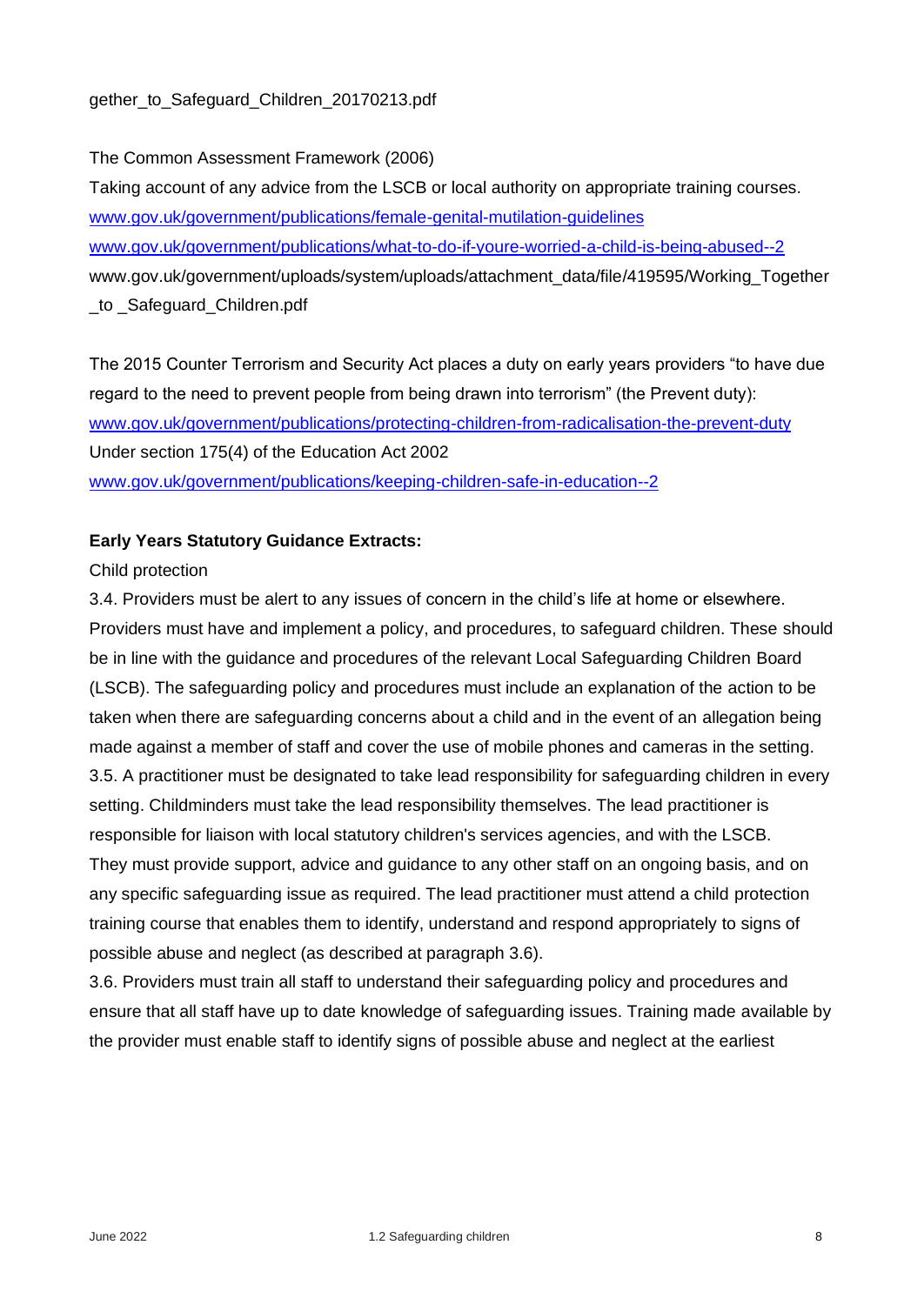opportunity, and to respond in a timely and appropriate way.

These may include:

- significant changes in children's behaviour
- deterioration in children's general well-being
- unexplained bruising, marks or signs of possible abuse or neglect
- children's comments which give cause for concern
- any reasons to suspect neglect or abuse outside the setting, for example in the child's home or that a girl may have been subjected to (or is at risk of) female genital mutilation
- inappropriate behaviour displayed by other members of staff, or any other person working with the children, for example: inappropriate sexual comments; excessive one-to-one attention beyond the requirements of their usual role and responsibilities; or inappropriate sharing of images. Providers may also find 'What to do if you're worried a child is being abused: Advice for practitioners helpful.

3.7. Providers must have regard to the government's statutory guidance 'Working Together to Safeguard Children 2015' 15 and to the 'Prevent duty guidance for England and Wales 2015/16. All schools are required to have regard to the government's 'Keeping Children Safe in Education' statutory guidance, and other childcare providers may also find it helpful to refer to this guidance. If providers have concerns about children's safety or welfare, they must notify agencies with statutory responsibilities without delay. This means the local children's social care services and, in emergencies, the police.

3.8. Registered providers must inform Ofsted or their childminder agency of any allegations of serious harm or abuse by any person living, working, or looking after children at the premises (whether the allegations relate to harm or abuse committed on the premises or elsewhere). Registered providers must also notify Ofsted or their childminder agency of the action taken in respect of the allegations. These notifications must be made as soon as is reasonably practicable, but at the latest within 14 days of the allegations being made. A registered provider who, without reasonable excuse, fails to comply with this requirement, commits an offence.

Suitable people 3.9. Providers must ensure that people looking after children are suitable to fulfil the requirements of their roles. Providers must have effective systems in place to ensure that practitioners, and any other person who is likely to have regular contact with children (including those living or working on the premises), are suitable.

3.10. Ofsted or the agency with which the childminder is registered is responsible for checking the suitability of childminders, of every other person looking after children for whom the childminding is being provided (whether on domestic or non-domestic premises), and of every other person living or working on any domestic premises from which the childminding is being provided, including obtaining enhanced criminal records checks and barred list checks. Registered providers other than childminders must obtain an enhanced criminal records check in respect of every person aged 16 and over (including for unsupervised volunteers, and supervised